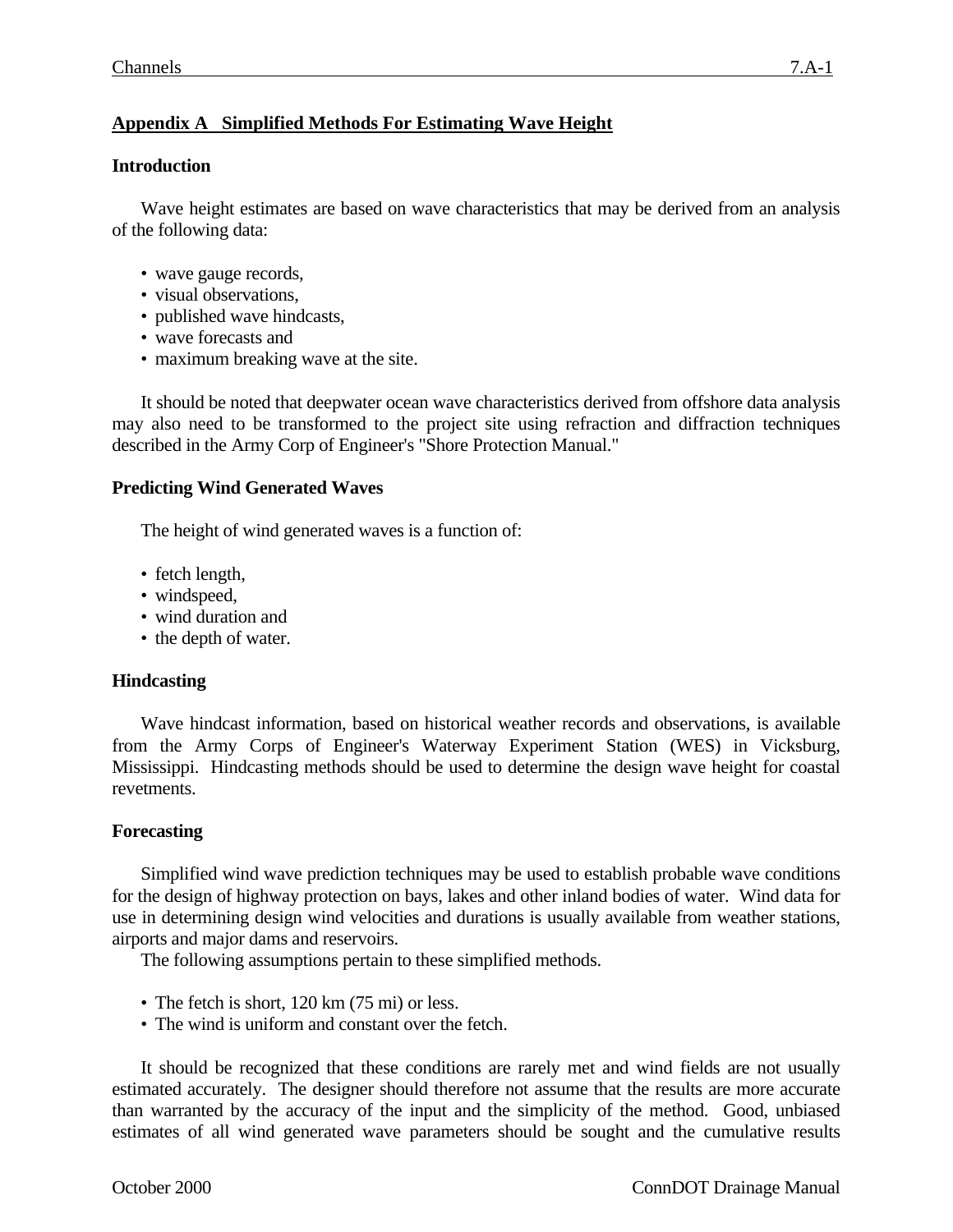conservatively interpreted. The individual input parameter should not each be estimated conservatively, since this may bias the result.

The applicability of a wave forecasting method depends on the available wind data, water depth and overland topography. Water depth affects wave generation and for a given set of wind and fetch conditions, wave heights will be smaller and wave periods shorter if the wave generation takes place in a transitional or shallow water rather than in deep water. The height of wind generated waves may also be fetch-limited or duration-limited. Selection of an appropriate design wave may require a maximization procedure considering depth of water, wind direction, wind duration, windspeed and fetch length.

There is no single theory for the forecasting of wind generated waves for relatively shallow water. Until further research results are available the interim method for predicting shallow-water waves presented in the Corp's "Shore Protection Manual" (SPM) are to be used. It uses deepwater forecasting relationships and is based on successive approximations in which wave energy is added due to wind stress and subtracted due to bottom friction and percolation. An initial estimate of wind generated significant wave heights can be made by using Figure 7-A-1. If the estimated wave height from the nomograph is greater than 0.6 m (2 ft) it is recommended that the Army Corps of Engineers procedures be used to refine the input parameters.

#### **Breaking Waves**

Waves generated in deeper water and shoaling as they approach the embankment will be a maximum size wave that will reach it still in possession of most of its deep-water energy. Wave heights derived from hindcasts or any forecasting method should be checked against the maximum breaking wave that the design stillwater level depth and near-shore bottom slope can support. The design height will be the smaller of either the maximum breaker height or the forecasted or hindcasted wave height. The relationship of the maximum height of breaker which will expend its energy upon the protection,  $H_b$ , and depth of water at the slope protection,  $d_s$ , which the wave must pass over are illustrated in Figure 7-A-2.

#### **Prediction Procedure**

Following is an outline of a wave prediction procedure.

#### Windspeed Estimation

To estimate windspeed the following information is needed:

- actual wind records from the site,
- general wind statistics and
- best alternative source of wind information.

#### Site Maximization Procedure

Using the method presented in the Army Corp of Engineer's "Shore Protection Manual," (SPM) the site maximization procedure consists of the following steps.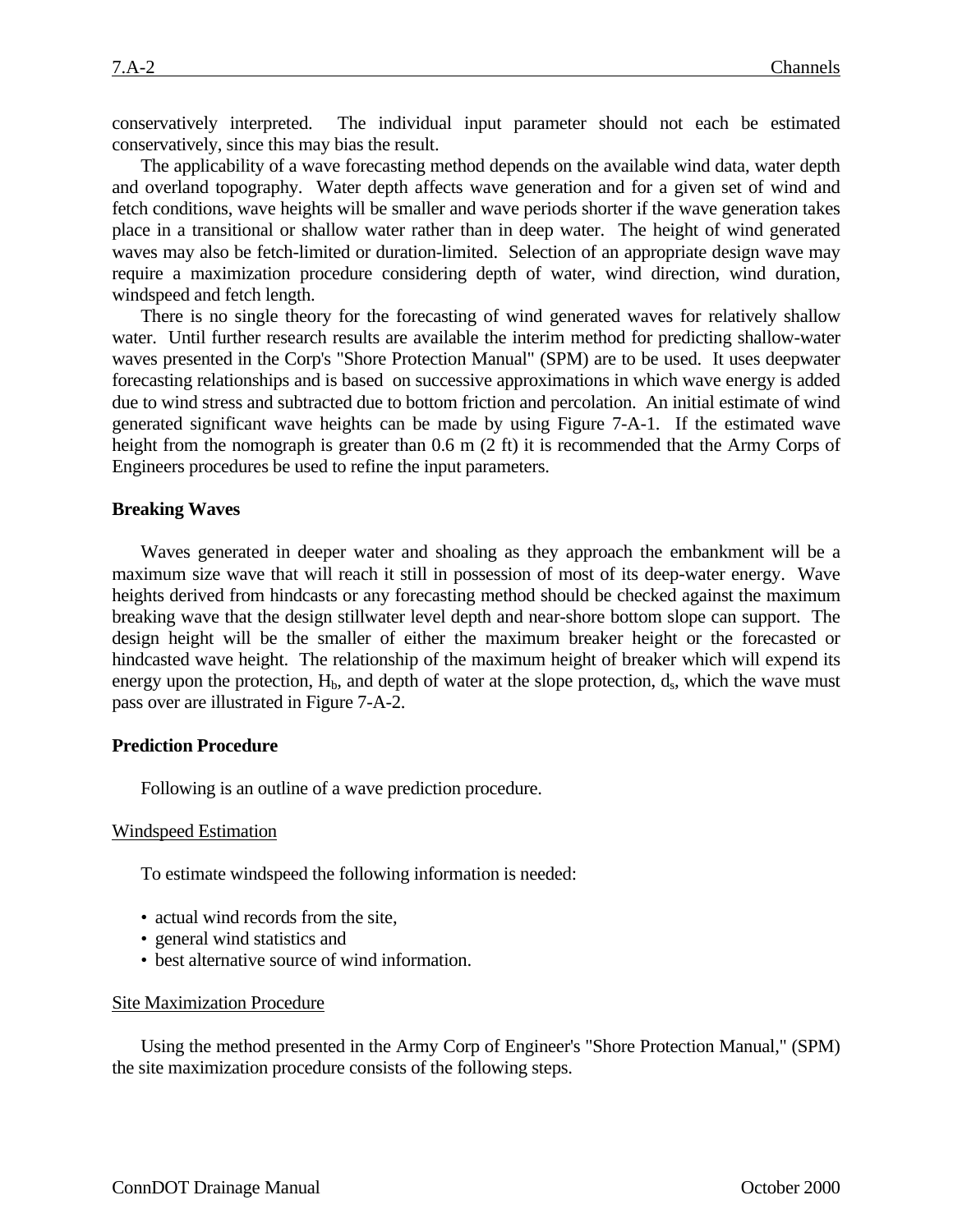- Adjust wind information to 10 m (33 ft) above water surface.
- Determine fetch limitations.
- Adjust wind information for over water conditions.
- Develop and plot a windspeed-duration curve.
- When applicable, develop and plot a wind speed-duration curve for limited fetch.
- Select design wind.
- Forecast deepwater wave characteristics from deepwater significant wave prediction curves (Figures 7-A-1 or 7-A-1.1).
- Determine if deepwater or shallow-water conditions are present.
- For shallow-water conditions, forecast shallow-water significant wave height and period (SPM Figures 3-27 through 3-36).
- For deepwater conditions, refract and shoal the deepwater wave to the project site, if needed.
- Compute wave run-up and wind set-up.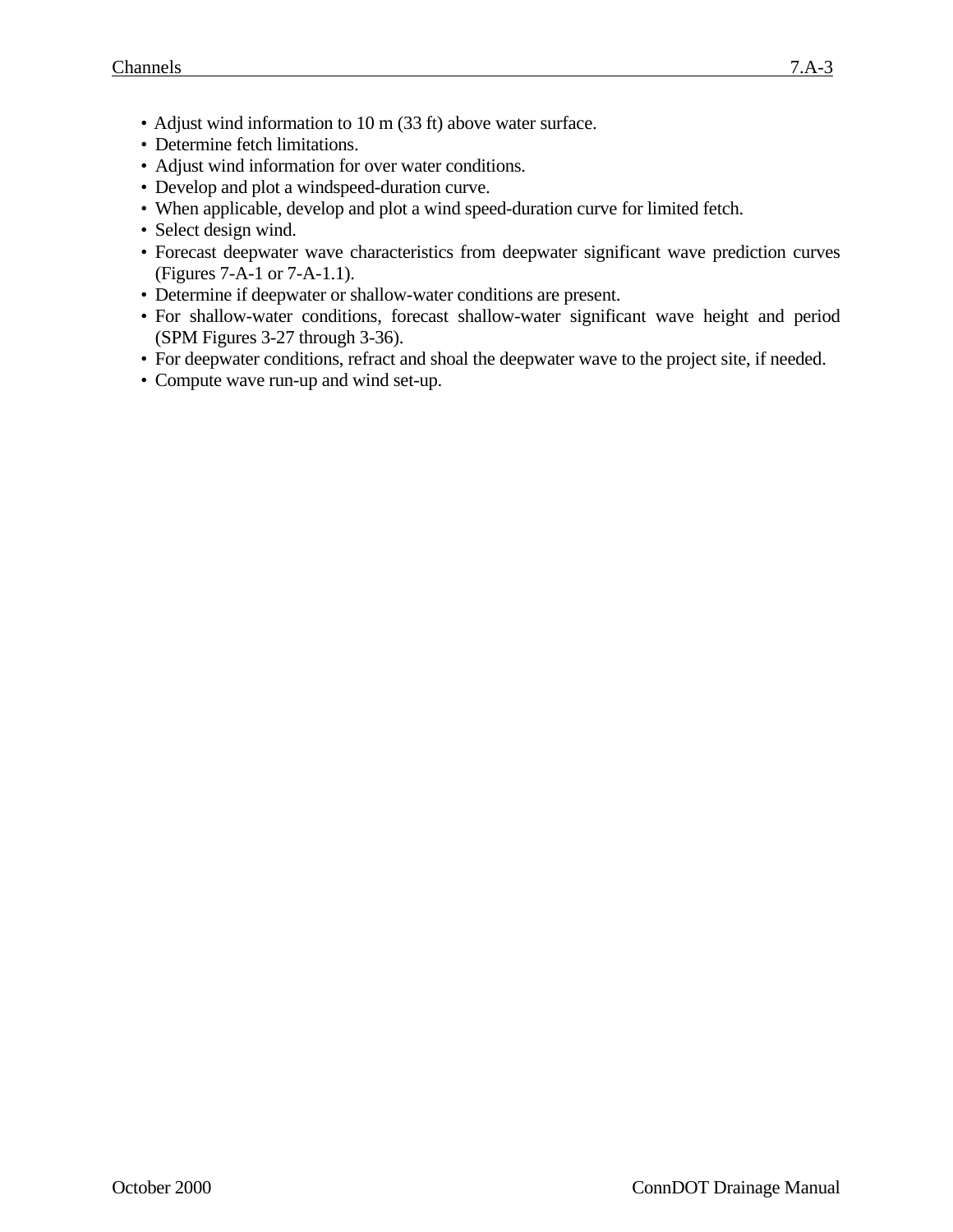

Wind-Stress Factor, U<sub>A</sub> (m/s)

**Figure 7-A-1 Nomographs Of Significant Wave Height Prediction Curves As Functions Of Windspeed, Fetch Length and Wind Duration (Metric units)**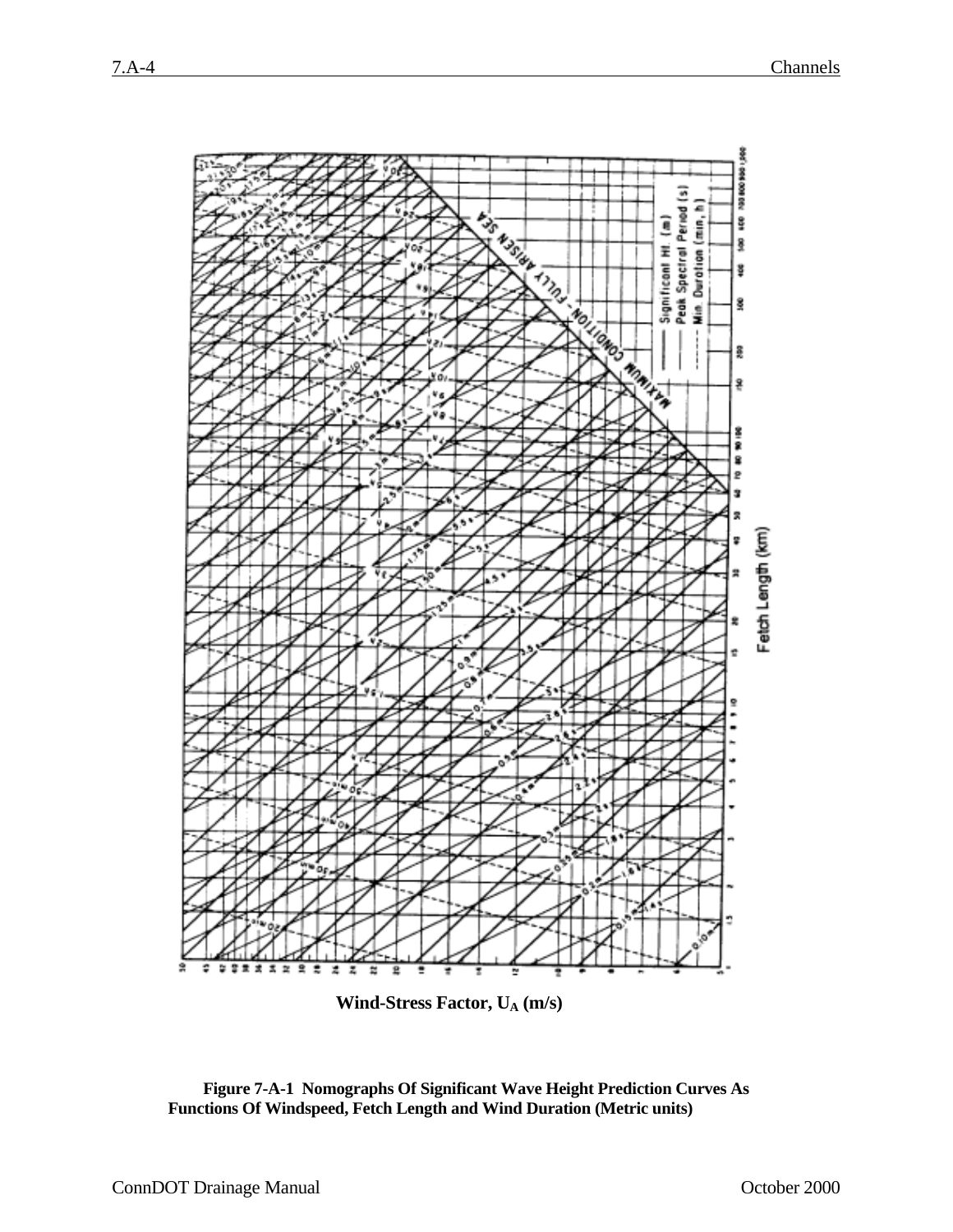

**Figure 7-A-1.1 Nomograph of deep water significant wave height prediction curves (English units)**